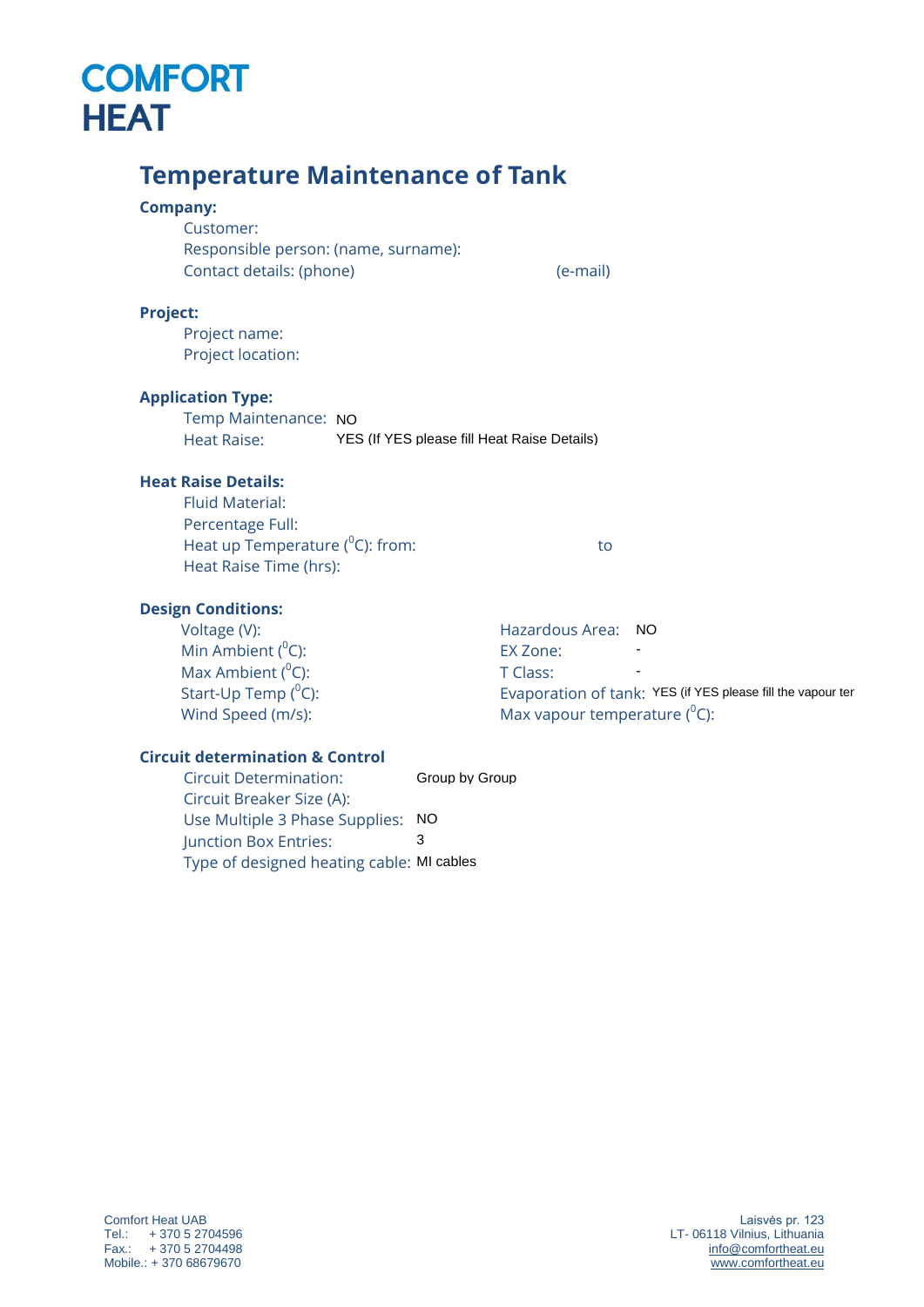# **COMFORT HEAT**

### **Tank Design**



Comfort Heat UAB Tel.: + 370 5 2704596 Fax.: + 370 5 2704498 Mobile.: + 370 68679670